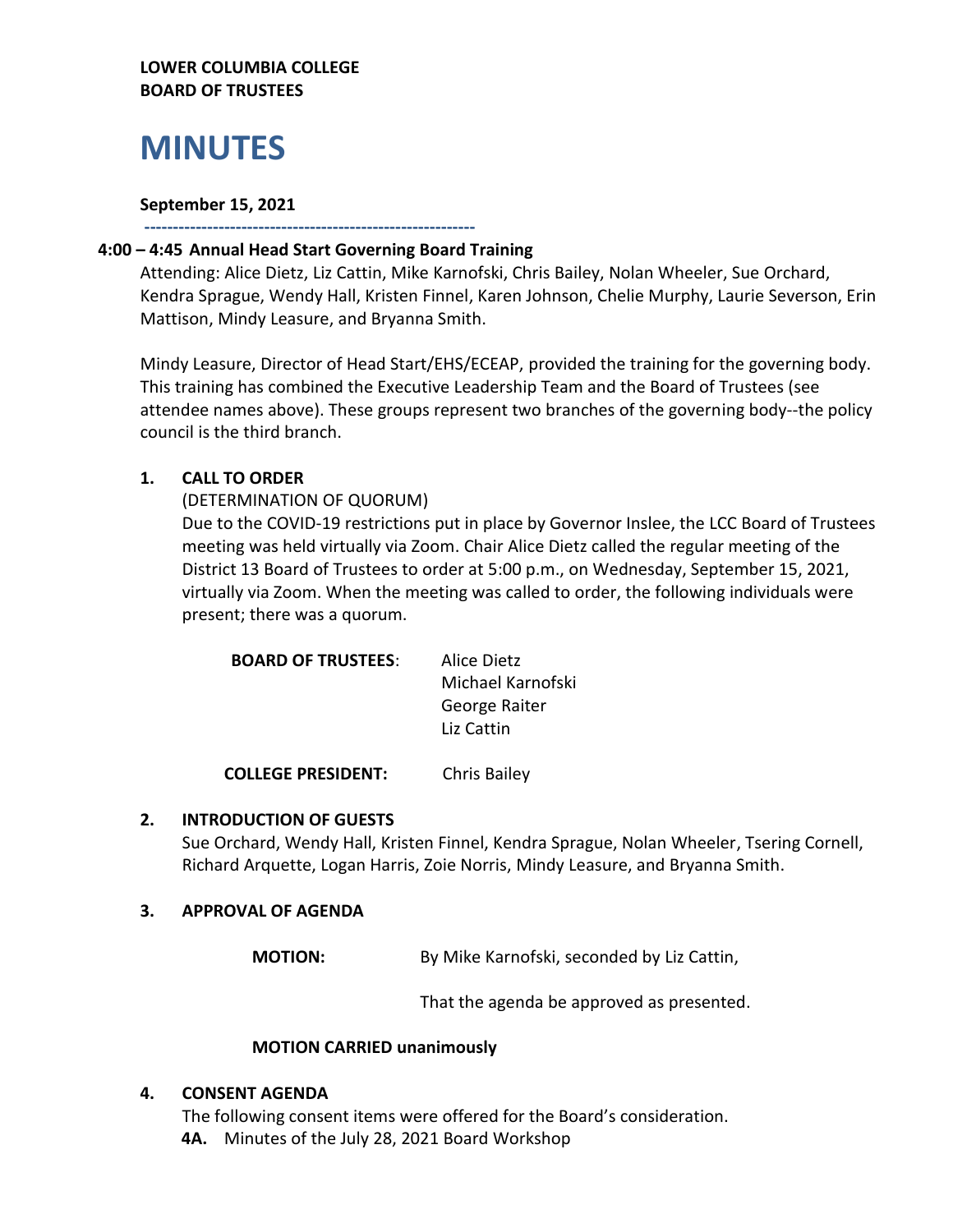- **4B.** Head Start Departmental Policy Confidentiality
- **4C.** Head Start Departmental Policy Code of Ethics
- **4D.** Head Start Departmental Policy Child Abuse & Neglect
- **4E.** Head Start Carryover Request

**MOTION:** By Liz Cattin, seconded by Mike Karnofski,

That the consent agenda be approved as presented.

#### **MOTION CARRIED unanimously.**

#### **5. COLLEGE INPUT**

**5A.President's Report –** President Chris Bailey shared that the fall quarter kickoff occurred on Monday, September 13. The keynote speaker, from the Cowlitz Tribe, was interesting and well received by faculty and staff. In regards to budget, there was a lot of uncertainty last year, but LCC looks to be in good financial standing at this time (despite enrollment drops). The new variants of COVID-19 have led to additional significant enrollment drops. Although LCC has been seeing steady increases in Running Start (RS) numbers over the years, RS enrollments are down about 20% this year. In good news, although many international programs are down across the state, the LCC program continues to gain students. LCC is also kicking off the Equity First Initiative this fall in partnership with Equity Works Northwest and Highline College. In addition, LCC is in the process of beginning the design phase for the new vocational building and the next capital project recommendation is due by December.

Next, President Bailey asked each vice president to report on their respective areas.

Vice President of Instruction, Kristen Finnel

- $\checkmark$  In-Service week was held remotely last week with 19 different workshop sessions and a lot of professional development opportunities provided
- $\checkmark$  Working on a new block schedule to implement for the 2022-23 school year
- $\checkmark$  The Head Start and Early Learning Center are the two main areas of concern regarding continuity of operations after the vaccination mandate takes place
- $\checkmark$  To help support enrollment, the office of instruction has been opening additional course sections and taking students off waitlists

Vice President of Administrative Services - Nolan Wheeler

- $\checkmark$  LCC is seeing an increase in COVID intakes since August
- $\checkmark$  The re-opening of some services has been delayed until winter quarter
- $\checkmark$  Good progress is being made on the library construction project
	- o Biggest issue is lead time on the elevator
- $\checkmark$  Interviewed a number of architect firms over the summer and hired McGranahan for the capital project
- $\checkmark$  The next buildings in need of updating and on the facility master plan are the Admissions and Applied Arts buildings

Vice President of Student Services, Sue Orchard

- $\checkmark$  Helped kickoff the training for the ASLCC
- $\checkmark$  Two ASLCC officers are international students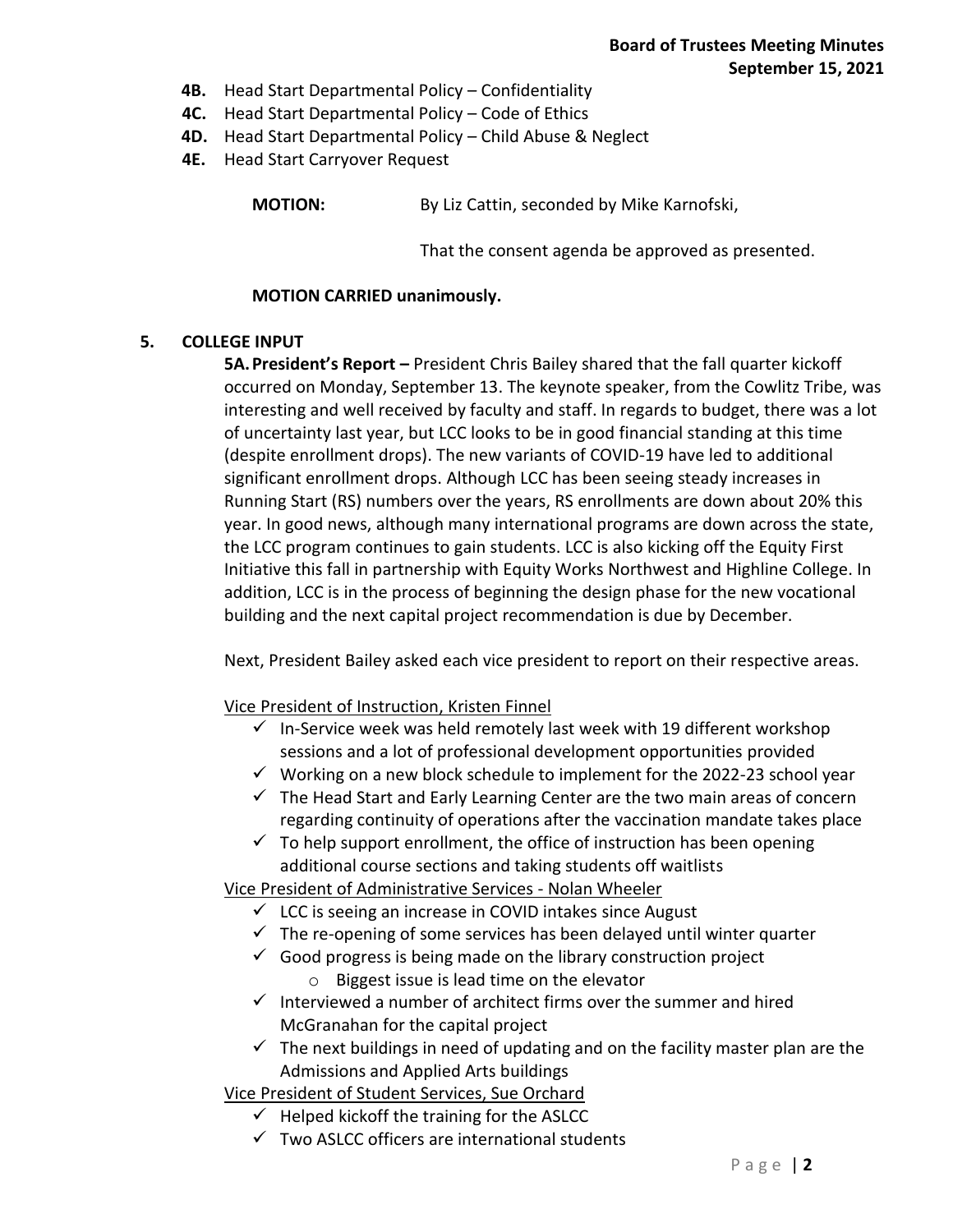- $\checkmark$  Student services staff are working on onboarding new students and supporting returning students
- $\checkmark$  Continue to serve most students remotely but are offering in person services
- $\checkmark$  Launched the academic planning tool for faculty and professional advisors to help students stay on track
- $\checkmark$  Have dispersed a lot of emergency funding to students, which is primarily being used for housing/utilities followed by food and then tuition

Vice President of Effectiveness and College Relations, Wendy Hall

- $\checkmark$  Doing a lot of enrollment analysis and a comprehensive presentation has been created for a future update
- $\checkmark$  Program maps for students should be live on the web within the next few weeks
- $\checkmark$  Tomorrow is assessment day, during which faculty focus on student learning outcomes
- $\checkmark$  There will be an accreditation visit on October 25<sup>th</sup> & 26<sup>th</sup> o A board member interview will likely occur

# Vice President of HR, Legal Relations and Foundation, Kendra Sprague

- $\checkmark$  Th foundation is gearing up for participation in the "Give More 24" on September 23<sup>rd</sup>, raising funds for athletics excellence
- $\checkmark$  The Horns and Halos Gala will be held virtually on October 7<sup>th</sup> and the goal is to raise (or exceed) \$90,000, which was exceeded last year
- $\checkmark$  The first foundation board meeting of the year will be Monday, September 20<sup>th</sup>
- $\checkmark$  Honored over 710 years of service, including adjunct faculty, during the President's Welcome last week
- $\checkmark$  Recognized quarterly award winners for the sunshine award last week
- $\checkmark$  The HR team is working with employees to verify vaccination status or apply for exemptions/accommodations before the October 18<sup>th</sup> deadline
- **5B. ASLCC Report**  New ASLCC members have been training since the first of September. This year's ASLCC members include, Logan Harris - Executive Director, Zoie Norris - Chief Justice Director, Lydia Shaw - Activities Director, Eleni Shini - Diversity & Equity Director, Taylor Madden - Fitness Activities Director, and Yuuki Matsunari - Clubs & Organizations Director. There are four additional spots to be filled during fall quarter. Vacant spots include Finance Director, Student Affairs Director, Graphic Design Director, and Public Relations Director.
- **5C. LCCFAHE Report** LCCFAHE Union President Brad Benjamin submitted a written report that was read by President Chris Bailey. The report read as follows. "Faculty are excited to be back on campus/Hybrid and meet their new students. Hopefully with four terms under our belt we can really help all students achieve their academic goals. The LCC Faculty hope that we have a safe term and minimize the COVID-19 cases from campus. Special thanks to Nolan for increased MERV filters and UV lights. We hope you all had a relaxing summer and are ready to guide us through the ups and downs of COVID. Be Safe, Brad Benjamin, LCCFAHE PRESIDENT."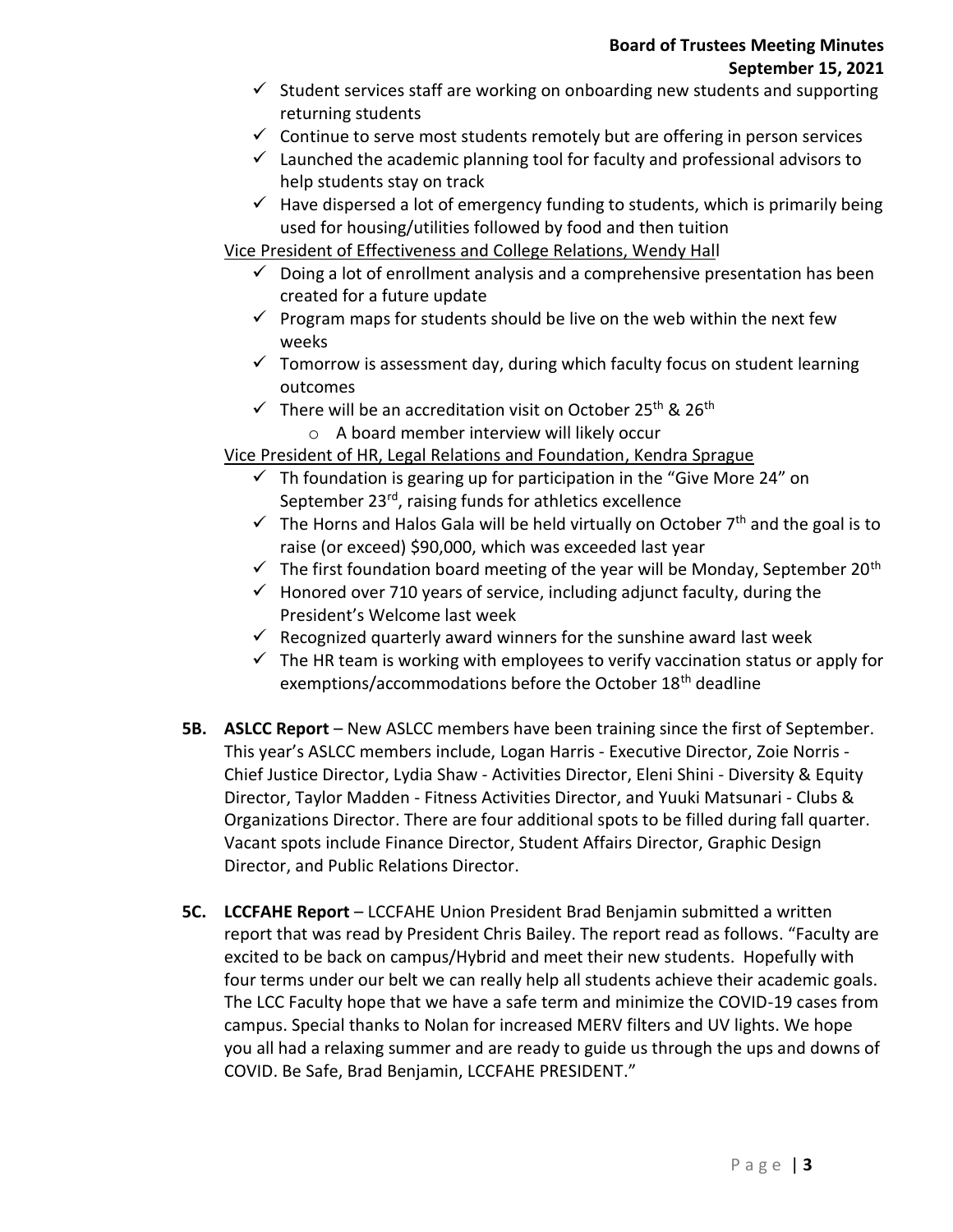- **5D. WFSE Report** The WFSE president Tracy Stanley was scheduled for another meeting and was not able to attend the board meeting. Therefore, the Classified staff union had no report.
- **5E. Head Start/ECEAP Written Report** Monthly Head Start/ECEAP/EHS Budget Status and Program Reports were provided to the board in written format. No board members had any questions.
- **6. PUBLIC COMMENT –** None.

# **7. INSTITUTIONAL MONITORING**

**7A. Fiscal Year 2021 Year-End Budget Status Report** –Vice President Nolan Wheeler shared the Fund Equity Summary and Operating Budget Summary for review and discussion. Nolan mentioned that federal funding helped with staying on budget.

# **8. BOARD BUSINESS/INFORMATION ITEMS**

- **8A. Committee Assignments for Trustees** Board members held a discussion regarding board representation on various college and state committees. After discussion, it was decided that Mike Karnofski will take the primary role on the TACT Legislative Action Committee with Alice Dietz as support. All other committee assignments will remain the same as the previous year with Liz Cattin taking over for Heather Mansy on the Audit Exit Committee. President Bailey mentioned that it is proving difficult to secure new board members in the current environment. Committee assignments can be revisited when a new board member joins the Board of Trustees.
- **8B. Review Board Self Evaluation**  The Board reviewed and discussed the collective results of their self-evaluation which was done during the July workshop. Board members mentioned that results were straightforward. Some questions were answered with the "don't know/can't judge" option because those situations have not been occurring in the pandemic environment.
- **8C. Emergency Rule to Amend WAC 132M-126-115, 132M-126-145, & 132M-126-155-** Lower Columbia College must amend their chapter 132M-126-115, 132M-126-145, & 132M-126-155 WAC to meet new case law and guidance from the Department of Education regarding the federal regulations for Title IX of the Education Amendments of 1972 (Title IX) that specify how recipients of Federal financial assistance covered by Title IX, including postsecondary institutions, must respond to allegations of sexual harassment consistent with Title IX's prohibition against sex discrimination. In order to amend these WACs, and emergency rule change must be filed. Upon approval of emergency rule making, the College will follow the permanent rule making process to amend the WACs. Attorney Generals Office helped provide templates for amendments.

**MOTION:** By Mike Karnofski, seconded by Liz Cattin,

That the Board adopt the emergency rule changes to WAC 132M-126-115, 132M-126-145, & 132M-126-155 as drafted.